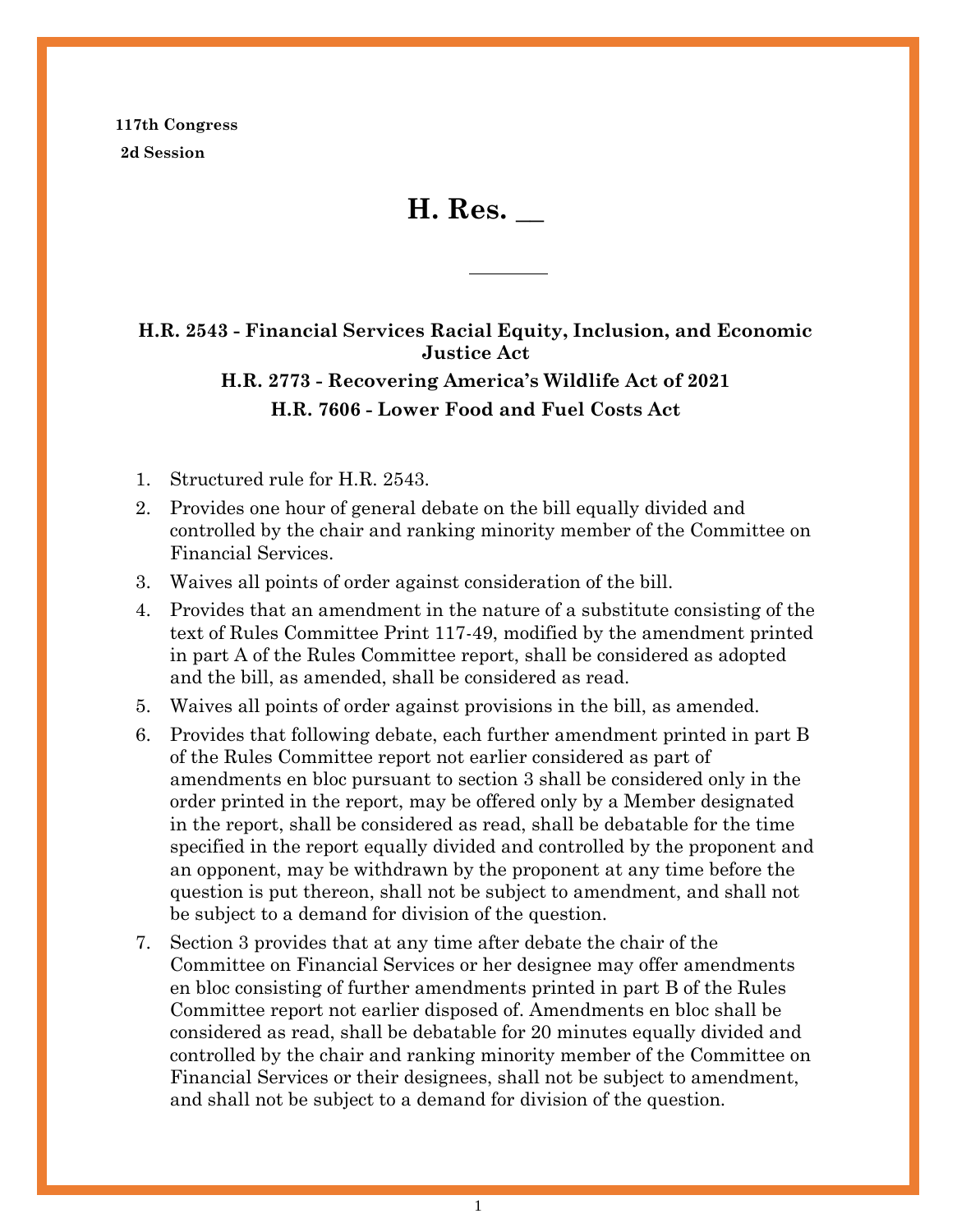- 8. Waives all points of order against the amendments printed in part B of the report and amendments en bloc described in section 3 of the resolution.
- 9. Provides one motion to recommit.
- 10. Structured rule for H.R. 2773.
- 11. Provides one hour of general debate on the bill equally divided and controlled by the chair and ranking minority member of the Committee on Natural Resources.
- 12. Waives all points of order against consideration of the bill.
- 13. Provides that an amendment in the nature of a substitute consisting of the text of Rules Committee Print 117-47, modified by the amendment printed in part C of the Rules Committee report, shall be considered as adopted and the bill, as amended, shall be considered as read.
- 14. Waives all points of order against provisions in the bill, as amended.
- 15. Provides that following debate, each further amendment printed in part D of the Rules Committee report not earlier considered as part of amendments en bloc pursuant to section 7 shall be considered only in the order printed in the report, may be offered only by a Member designated in the report, shall be considered as read, shall be debatable for the time specified in the report equally divided and controlled by the proponent and an opponent, may be withdrawn by the proponent at any time before the question is put thereon, shall not be subject to amendment, and shall not be subject to a demand for division of the question.
- 16. Section 7 provides that at any time after debate the chair of the Committee on Natural Resources or his designee may offer amendments en bloc consisting of further amendments printed in part D of the Rules Committee report not earlier disposed of. Amendments en bloc shall be considered as read, shall be debatable for 20 minutes equally divided and controlled by the chair and ranking minority member of the Committee on Natural Resources or their designees, shall not be subject to amendment, and shall not be subject to a demand for division of the question.
- 17. Waives all points of order against the amendments printed in part D of the report and amendments en bloc described in section 7 of the resolution.
- 18. Provides one motion to recommit.
- 19. Structured rule for H.R. 7606.
- 20. Provides one hour of general debate equally divided and controlled by the chair and ranking minority member of the Committee on Agriculture.
- 21. Waives all points of order against consideration of the bill.
- 22. Provides that an amendment in the nature of a substitute consisting of the text of Rules Committee Print 117-50, modified by the amendment printed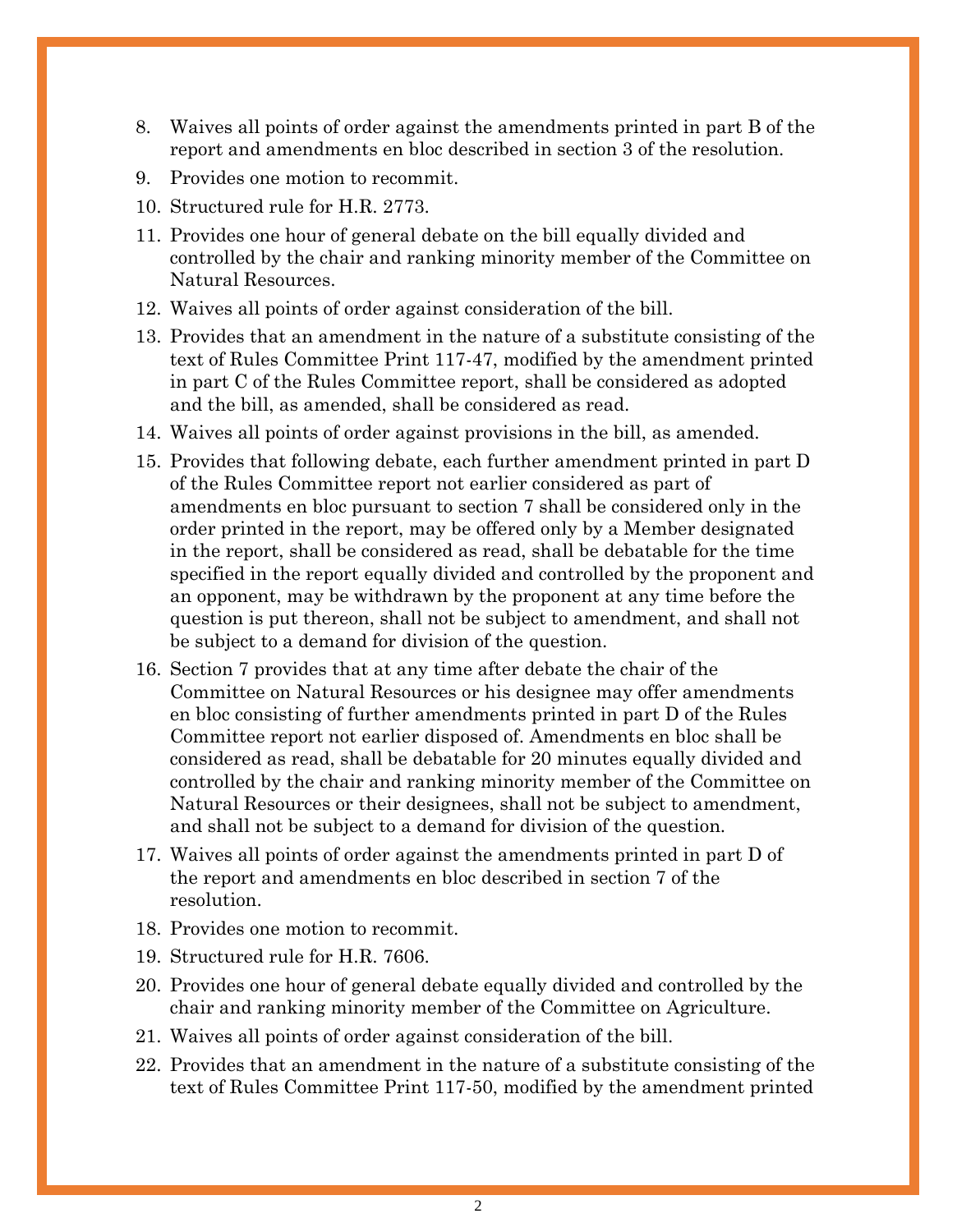in part E of the Rules Committee report, shall be considered as adopted and the bill, as amended, shall be considered as read.

- 23. Waives all points of order against provisions in the bill, as amended.
- 24. Makes in order only those further amendments to H.R. 7606 printed in part F of the Rules Committee report. Each such amendment may be offered only in the order printed in the report, may be offered only by a Member designated in the report, shall be considered as read, shall be debatable for the time specified in the report equally divided and controlled by the proponent and an opponent, shall not be subject to amendment, and shall not be subject to a demand for division of the question.
- 25. Waives all points of order against the amendments printed in part F of the report.
- 26. Provides one motion to recommit.
- 27. Provides that House Resolution 188, agreed to March 8, 2021 (as most recently amended by House Resolution 1153, agreed to June 8, 2022), is amended by striking "June 17, 2022" each place it appears and inserting (in each instance) "June 22, 2022".

#### **RESOLUTION**

*Resolved,* That upon adoption of this resolution it shall be in order to consider in the House the bill (H.R. 2543) to amend the Federal Reserve Act to add additional demographic reporting requirements, to modify the goals of the Federal Reserve System, and for other purposes. All points of order against consideration of the bill are waived. In lieu of the amendment in the nature of a substitute recommended by the Committee on Financial Services now printed in the bill, an amendment in the nature of a substitute consisting of the text of Rules Committee Print 117–49, modified by the amendment printed in part A of the report of the Committee on Rules accompanying this resolution, shall be considered as adopted. The bill, as amended, shall be considered as read. All points of order against provisions in the bill, as amended, are waived. The previous question shall be considered as ordered on the bill, as amended, and on any further amendment thereto, to final passage without intervening motion except: (1) one hour of debate equally divided and controlled by the chair and ranking minority member of the Committee on Financial Services or their respective designees; (2) the further amendments described in section 2 of this resolution; (3) the amendments en bloc described in section 3 of this resolution; and (4) one motion to recommit.

Sec. 2. After debate pursuant to the first section of this resolution, each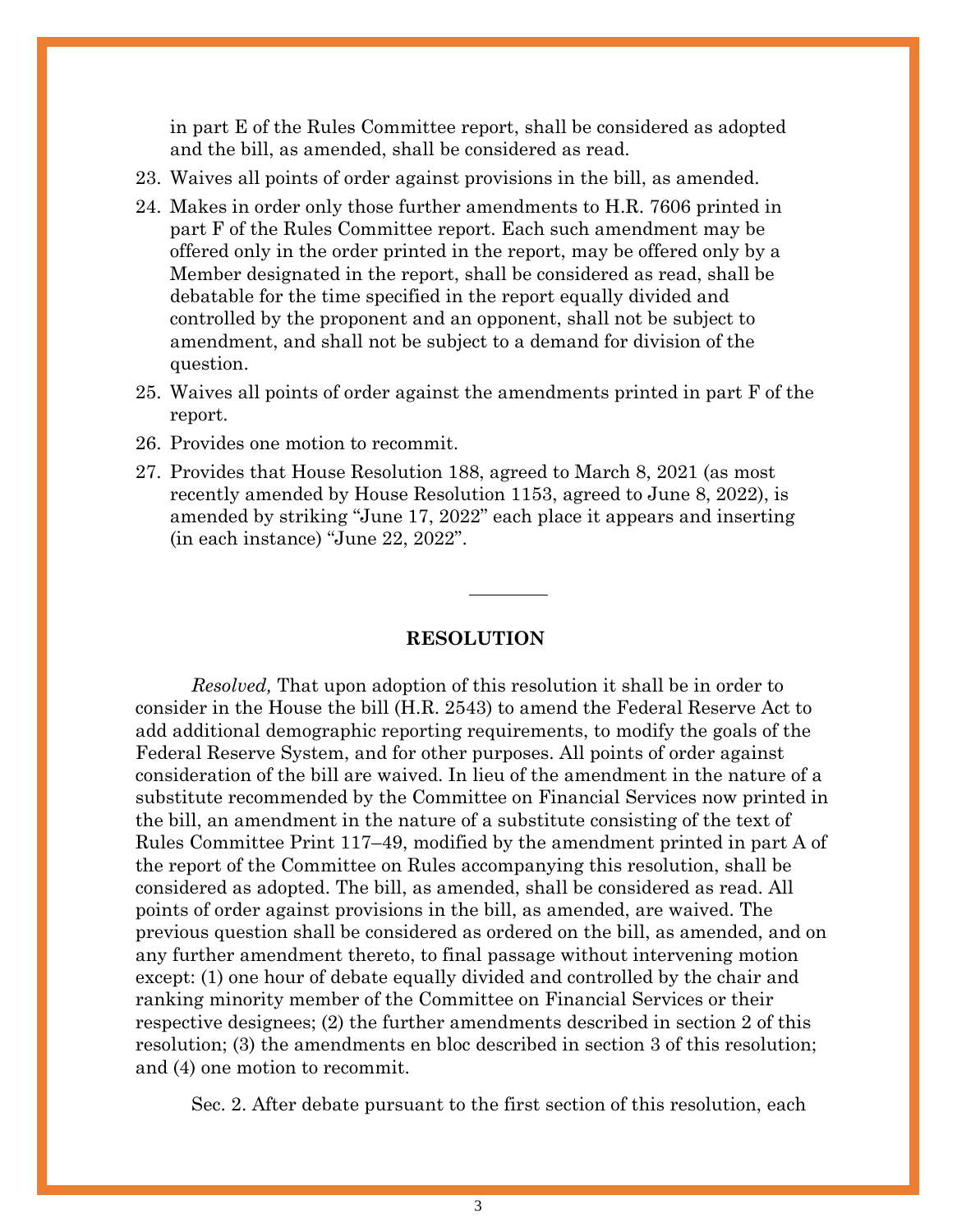further amendment printed in part B of the report of the Committee on Rules not earlier considered as part of amendments en bloc pursuant to section 3 of this resolution shall be considered only in the order printed in the report, may be offered only by a Member designated in the report, shall be considered as read, shall be debatable for the time specified in the report equally divided and controlled by the proponent and an opponent, may be withdrawn by the proponent at any time before the question is put thereon, shall not be subject to amendment, and shall not be subject to a demand for division of the question.

Sec. 3. It shall be in order at any time after debate pursuant to the first section of this resolution for the chair of the Committee on Financial Services or her designee to offer amendments en bloc consisting of further amendments printed in part B of the report of the Committee on Rules accompanying this resolution not earlier disposed of. Amendments en bloc offered pursuant to this section shall be considered as read, shall be debatable for 20 minutes equally divided and controlled by the chair and ranking minority member of the Committee on Financial Services or their respective designees, shall not be subject to amendment, and shall not be subject to a demand for division of the question.

Sec. 4. All points of order against the further amendments printed in part B of the report of the Committee on Rules or amendments en bloc described in section 3 of this resolution are waived.

Sec. 5. Upon adoption of this resolution it shall be in order to consider in the House the bill (H.R. 2773) to amend the Pittman-Robertson Wildlife Restoration Act to make supplemental funds available for management of fish and wildlife species of greatest conservation need as determined by State fish and wildlife agencies, and for other purposes. All points of order against consideration of the bill are waived. In lieu of the amendment in the nature of a substitute recommended by the Committee on Natural Resources now printed in the bill, an amendment in the nature of a substitute consisting of the text of Rules Committee Print 117–47, modified by the amendment printed in part C of the report of the Committee on Rules accompanying this resolution, shall be considered as adopted. The bill, as amended, shall be considered as read. All points of order against provisions in the bill, as amended, are waived. The previous question shall be considered as ordered on the bill, as amended, and on any further amendment thereto, to final passage without intervening motion except: (1) one hour of debate equally divided and controlled by the chair and ranking minority member of the Committee on Natural Resources or their respective designees; (2) the further amendments described in section 6 of this resolution; (3) the amendments en bloc described in section 7 of this resolution; and (4) one motion to recommit.

Sec. 6. After debate pursuant to section 5 of this resolution, each further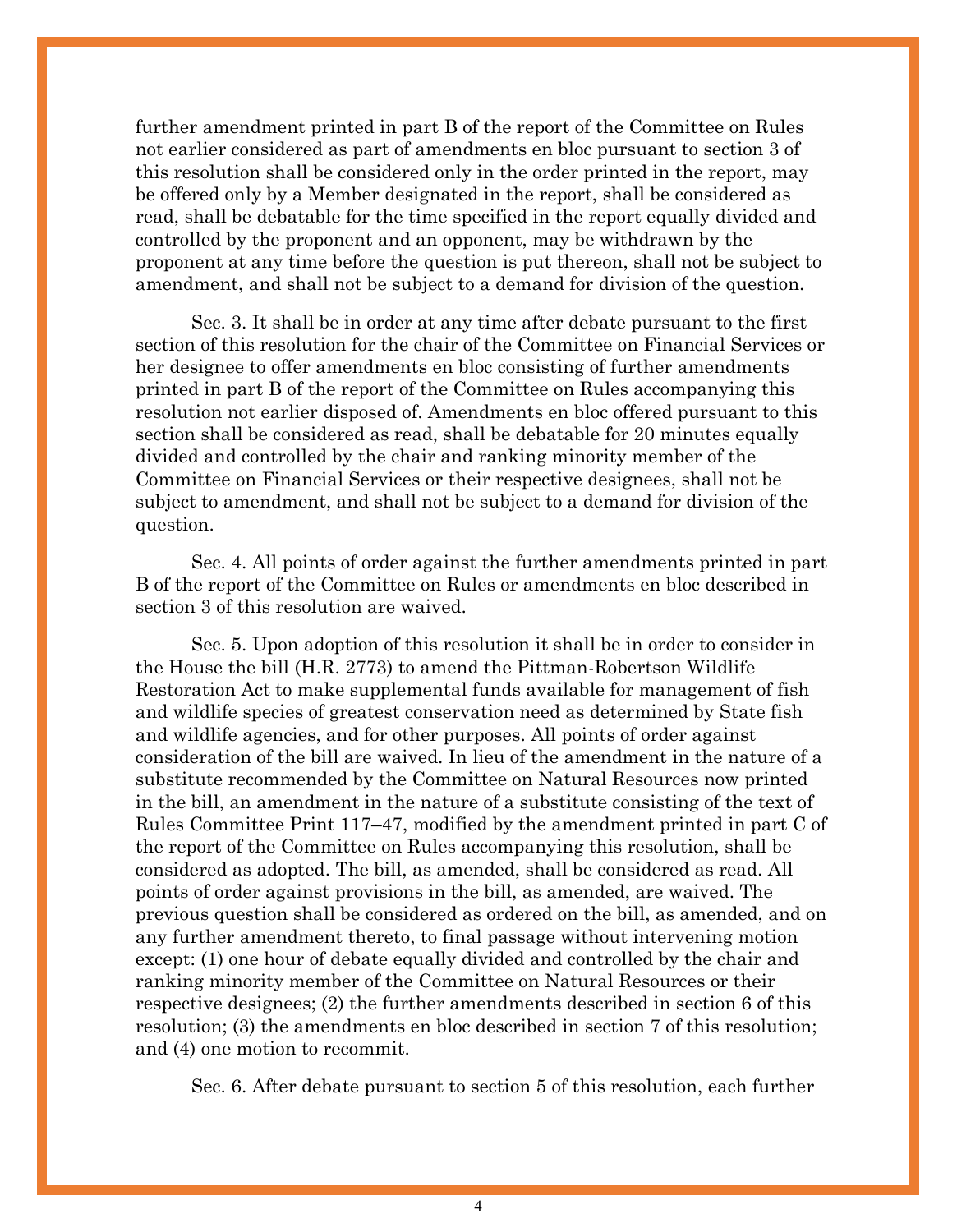amendment printed in part D of the report of the Committee on Rules not earlier considered as part of amendments en bloc pursuant to section 7 of this resolution shall be considered only in the order printed in the report, may be offered only by a Member designated in the report, shall be considered as read, shall be debatable for the time specified in the report equally divided and controlled by the proponent and an opponent, may be withdrawn by the proponent at any time before the question is put thereon, shall not be subject to amendment, and shall not be subject to a demand for division of the question.

Sec. 7. It shall be in order at any time after debate pursuant to section 5 of this resolution for the chair of the Committee on Natural Resources or his designee to offer amendments en bloc consisting of further amendments printed in part D of the report of the Committee on Rules accompanying this resolution not earlier disposed of. Amendments en bloc offered pursuant to this section shall be considered as read, shall be debatable for 20 minutes equally divided and controlled by the chair and ranking minority member of the Committee on Natural Resources or their respective designees, shall not be subject to amendment, and shall not be subject to a demand for division of the question.

Sec. 8. All points of order against the further amendments printed in part D of the report of the Committee on Rules or amendments en bloc described in section 7 of this resolution are waived.

Sec. 9. Upon adoption of this resolution it shall be in order to consider in the House the bill (H.R. 7606) to establish the Office of the Special Investigator for Competition Matters within the Department of Agriculture. All points of order against consideration of the bill are waived. In lieu of the amendment in the nature of a substitute recommended by the Committee on Agriculture now printed in the bill, an amendment in the nature of a substitute consisting of the text of Rules Committee Print 117–50, modified by the amendment printed in part E of the report of the Committee on Rules accompanying this resolution, shall be considered as adopted. The bill, as amended, shall be considered as read. All points of order against provisions in the bill, as amended, are waived. The previous question shall be considered as ordered on the bill, as amended, and on any further amendment thereto, to final passage without intervening motion except: (1) one hour of debate equally divided and controlled by the chair and ranking minority member of the Committee on Agriculture or their respective designees; (2) the further amendments described in section 10 of this resolution; and (3) one motion to recommit.

Sec. 10. After debate pursuant to section 9 of this resolution, each further amendment printed in part F of the report of the Committee on Rules shall be considered only in the order printed in the report, may be offered only by a Member designated in the report, shall be considered as read, shall be debatable for the time specified in the report equally divided and controlled by

5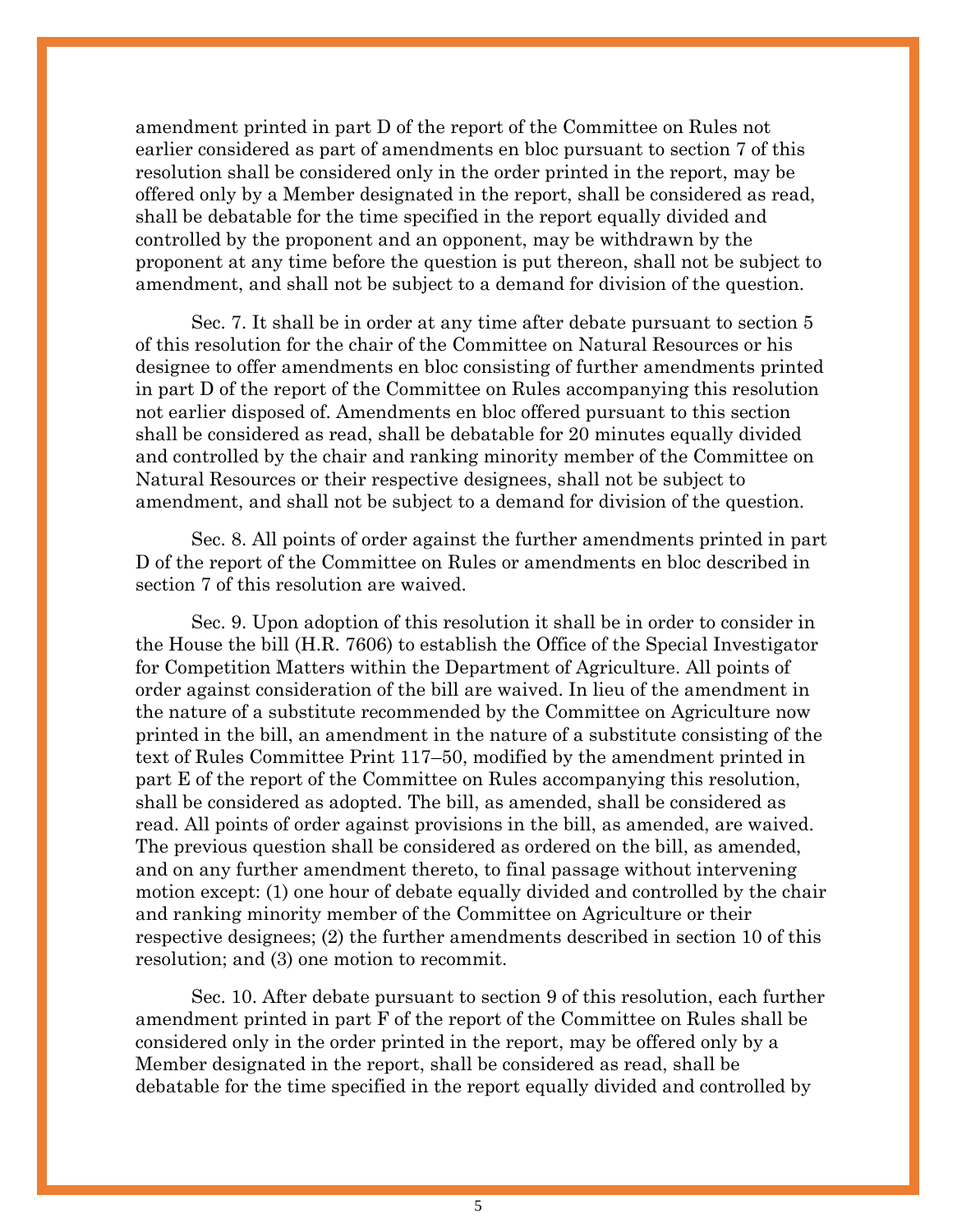the proponent and an opponent, may be withdrawn by the proponent at any time before the question is put thereon, shall not be subject to amendment, and shall not be subject to a demand for division of the question. All points of order against the further amendments printed in part F of the report of the Committee on Rules are waived.

Sec. 11. House Resolution 188, agreed to March 8, 2021 (as most recently amended by House Resolution 1153, agreed to June 8, 2022), is amended by striking "June 17, 2022" each place it appears and inserting (in each instance) "June 22, 2022".

#### **SUMMARY OF AMENDMENT TO H.R. 2543 IN PART A PROPOSED TO BE CONSIDERED AS ADOPTED**

#### **Sponsor # Description**

**[1. Waters](https://amendments-rules.house.gov/amendments/MA_01_xml%206.13.22220613124226531.pdf)  [\(CA\)](https://amendments-rules.house.gov/amendments/MA_01_xml%206.13.22220613124226531.pdf)** #20 **(REVISED) (MANAGER'S)** Makes a series of technical and conforming changes throughout the bill, adds an additional disclosure requirement, and an additional finding related to housing.

### **SUMMARY OF AMENDMENTS TO H.R. 2543 IN PART B PROPOSED TO BE MADE IN ORDER**

(summaries derived from information provided by sponsors)

| <b>Sponsor</b>    | # Description                                                                                                                                                                                                                                                                                                  | Debate<br>Time         |
|-------------------|----------------------------------------------------------------------------------------------------------------------------------------------------------------------------------------------------------------------------------------------------------------------------------------------------------------|------------------------|
| 1. Bowman<br>(NY) | #49 (LATE) (REVISED) Requires Treasury and<br>HUD to issue a report that examines how<br>community development financial institutions<br>can affirmatively further fair housing and<br>expand wealth building opportunities in low-<br>income and minority communities through<br>collective ownership models. | $(10 \text{ minutes})$ |
| 2. Beatty<br>(OH) | #16 Requires that diverse candidates be considered<br>when there is a vacancy among the Federal<br>Reserve Bank presidents.                                                                                                                                                                                    | $(10 \text{ minutes})$ |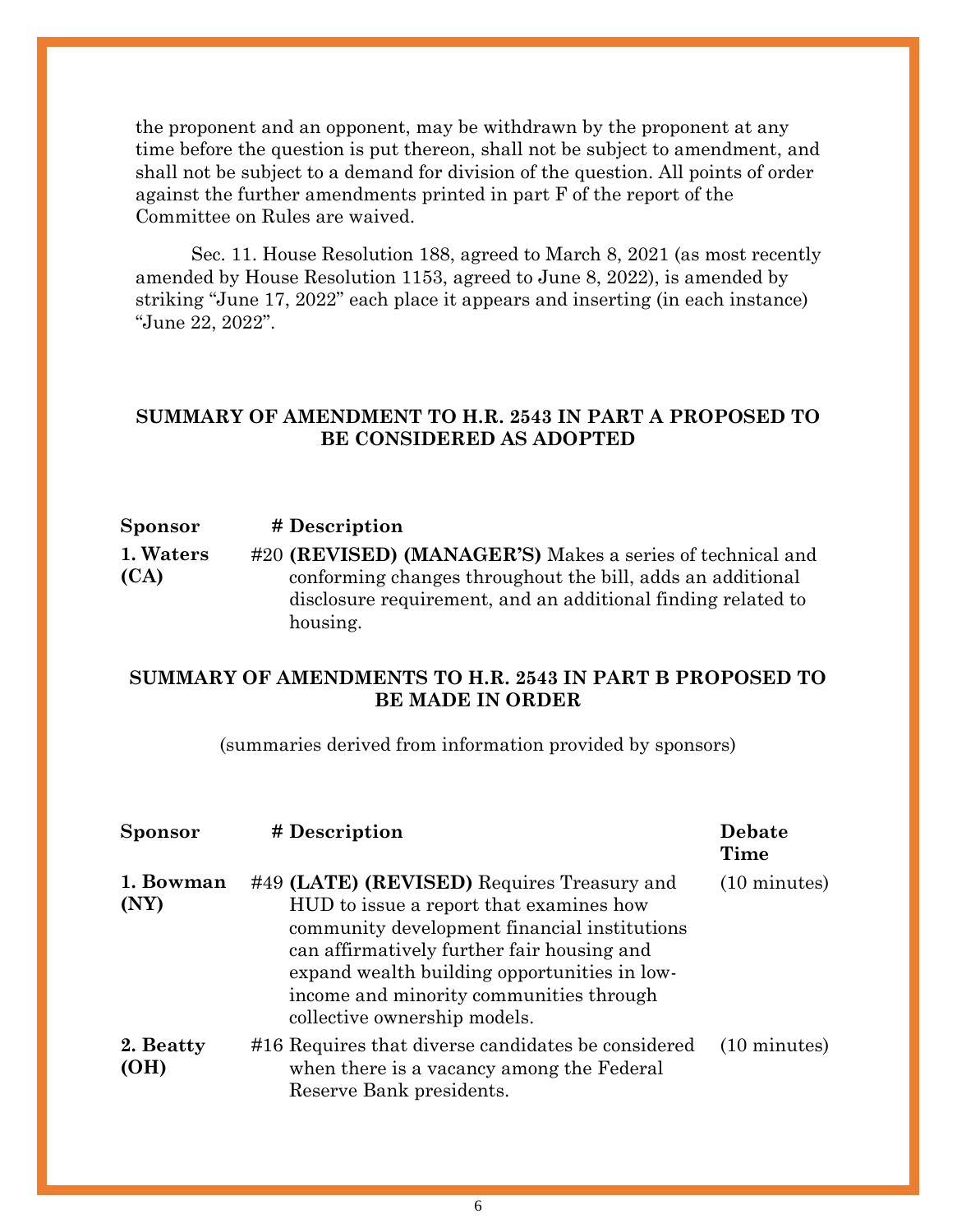| 3. Brown,<br><b>Shontel</b><br>(OH)                                                                                                    | #48 (LATE) Revises the Board's report on labor<br>trends to include individuals with dependent<br>children under the age of 18.                                                                                                                                                                                                                                                                                                                                                                                                                                                                                                                                                                                                                                                                      | $(10 \text{ minutes})$ |
|----------------------------------------------------------------------------------------------------------------------------------------|------------------------------------------------------------------------------------------------------------------------------------------------------------------------------------------------------------------------------------------------------------------------------------------------------------------------------------------------------------------------------------------------------------------------------------------------------------------------------------------------------------------------------------------------------------------------------------------------------------------------------------------------------------------------------------------------------------------------------------------------------------------------------------------------------|------------------------|
| 4. Bush,<br>Cori (MO)                                                                                                                  | #30 (REVISED) Includes age as demographic to be<br>included in the study of labor trends. Requires<br>the Fed to study the cross-sectional interaction<br>between race, ethnicity, age, and educational<br>attainment and how these identities interact<br>with one another in the labor force.                                                                                                                                                                                                                                                                                                                                                                                                                                                                                                      | $(10 \text{ minutes})$ |
| 5. Cicilline<br>(RI)                                                                                                                   | #37 (LATE) (REVISED) Adds additional definitions (10 minutes)<br>to the Equal Credit Opportunity Act and rules of<br>construction.                                                                                                                                                                                                                                                                                                                                                                                                                                                                                                                                                                                                                                                                   |                        |
| 6. Davis,<br>Rodney<br>(IL),<br>Fischbach<br>(MN),<br>Fitzgerald<br>(WI), Bacon<br>(NE), Kim,<br>Young (CA),<br><b>Stauber</b><br>(MN) | #14 Repeals the Small Business Loan Data<br>Collection requirement under the Equal Credit<br>Opportunity Act which will require effectively all<br>Financial Institutions (FI) to collect and report<br>demographic data to the Consumer Financial<br>Protection Bureau on applications for credit for<br>small businesses which would require a FI to<br>report ethnicity and race based on visual<br>observation and/or surname if an applicant<br>refuses to self-report demographic data. This<br>requirement would also mandate that an<br>employee or officer of a FI involved in making<br>any determination concerning the application<br>would be prohibited from accessing an<br>applicant's responses, which will require<br>additional staff at and IT infrastructure at<br>smaller FIs. | $(10 \text{ minutes})$ |
| 7.<br>DeSaulnier<br>(CA)                                                                                                               | #29 Requires mortgage data collection on veteran<br>status and disability status.                                                                                                                                                                                                                                                                                                                                                                                                                                                                                                                                                                                                                                                                                                                    | $(10 \text{ minutes})$ |
| 8.<br>DeSaulnier<br>(CA)                                                                                                               | #31 (REVISED) Includes reducing the unbanked<br>and underbanked population in the allowable<br>uses of funds for the MDI and CDFI technology<br>grant program.                                                                                                                                                                                                                                                                                                                                                                                                                                                                                                                                                                                                                                       | $(10 \text{ minutes})$ |
| 9. Garcia,<br>Sylvia (TX)                                                                                                              | #1 Requires the Government Accountability Office<br>to conduct a study to identify barriers to<br>reducing homelessness by providing housing<br>assistance under the Public Housing and<br>Housing Choice Voucher programs.                                                                                                                                                                                                                                                                                                                                                                                                                                                                                                                                                                          | $(10 \text{ minutes})$ |
| 10.                                                                                                                                    | #50 (LATE) Ensures nothing prevents community                                                                                                                                                                                                                                                                                                                                                                                                                                                                                                                                                                                                                                                                                                                                                        | $(10 \text{ minutes})$ |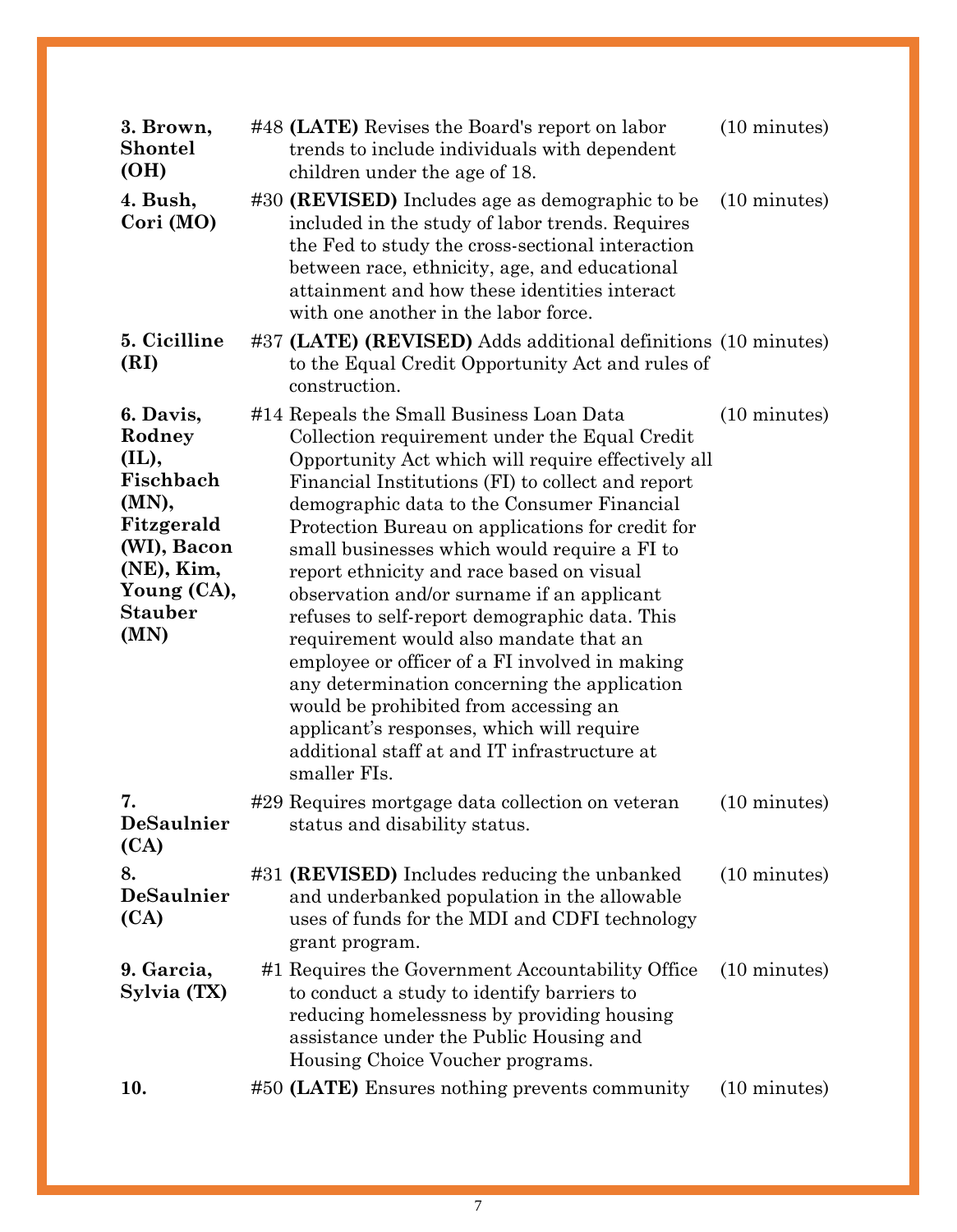| Gonzalez,<br><b>Vicente</b><br>(TX)                                     | banks from opening in underserved areas in<br>relation to this Title.                                                                                                                                                                                                                                                                                                                                                                                                                                                                                                                                                                               |                        |
|-------------------------------------------------------------------------|-----------------------------------------------------------------------------------------------------------------------------------------------------------------------------------------------------------------------------------------------------------------------------------------------------------------------------------------------------------------------------------------------------------------------------------------------------------------------------------------------------------------------------------------------------------------------------------------------------------------------------------------------------|------------------------|
| 11.<br>Houlahan<br>(PA)                                                 | #11 (REVISED) Amends the Young Entrepreneurs<br>Program to give focus to young women<br>entrepreneurs, entrepreneurs who are Black,<br>Hispanic, Asian/Pacific Islander and Native<br>American/Native Alaskan and other historically<br>underrepresented groups or first time business<br>owners.                                                                                                                                                                                                                                                                                                                                                   | $(10 \text{ minutes})$ |
| 12.<br>Houlahan<br>(PA)                                                 | #34 (LATE) Requires a description of financial<br>education and awareness programs offered to<br>the community in the Credit Union's mandatory<br>report.                                                                                                                                                                                                                                                                                                                                                                                                                                                                                           | $(10 \text{ minutes})$ |
| 13. Jackson<br>Lee (TX)                                                 | #46 (LATE) (REVISED) Requires a report to<br>Congress containing the plans, activities, and<br>actions of the Board of Governors of the Federal<br>Reserve System to minimize and eliminate<br>disparities across racial and ethnic groups with<br>respect to access to financial products for the<br>purpose of restoration, renovations, or repair<br>following a federally-declared disaster. Federal<br>Disaster Declarations provides homeowners with<br>access to SBA loans to repair damaged homes<br>that are not covered by disaster specific casualty<br>insurance coverage for losses caused by floods,<br>wildfires, or earth movement. | $(10 \text{ minutes})$ |
| 14. Jayapal<br>(WA), Chu<br>(CA),<br><b>Pressley</b><br>(MA)            | #13 Revises the Board's report to include economic<br>data disaggregated by ethnic subgroup, to the<br>extent available.                                                                                                                                                                                                                                                                                                                                                                                                                                                                                                                            | $(10 \text{ minutes})$ |
| 15.<br>Johnson,<br>Eddie<br><b>Bernice</b><br>(TX),<br>Langevin<br>(RI) | #25 (REVISED) Amends Section 102 to ensure<br>individuals with disabilities are included In<br>reports to Congress made by the Federal<br>Reserve.                                                                                                                                                                                                                                                                                                                                                                                                                                                                                                  | $(10 \text{ minutes})$ |
| 16. Kuster<br>(NH)                                                      | #38 (LATE) Requires a study to be done on the<br>implementation of the program in community<br>banks with less than 10 billion dollars in assets<br>associated with abiding by mortgage services                                                                                                                                                                                                                                                                                                                                                                                                                                                    | $(10 \text{ minutes})$ |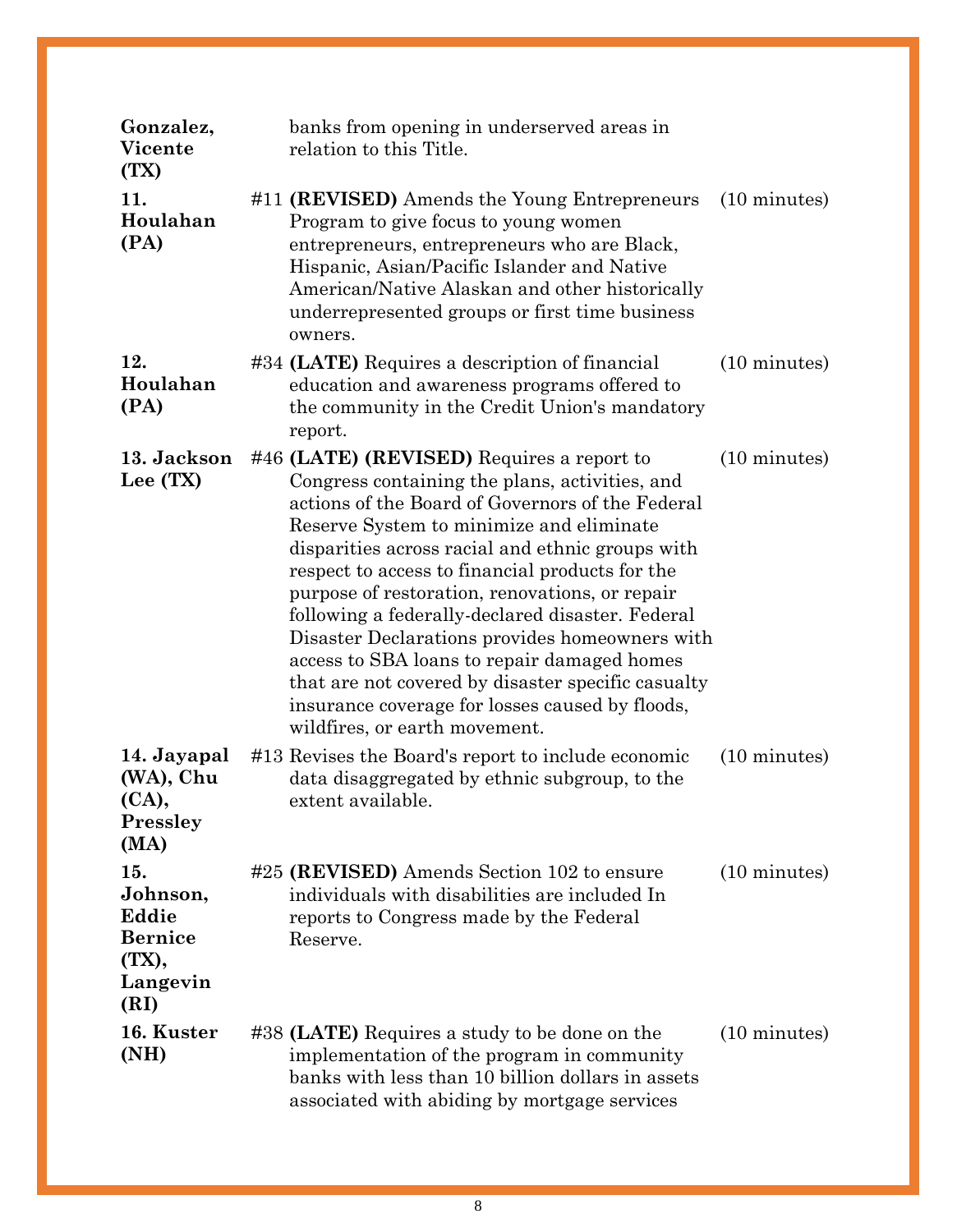|                                                                                                                                                                                                                                                              | required by the Act.                                                                                                                                                                                                                                                                                                     |                        |
|--------------------------------------------------------------------------------------------------------------------------------------------------------------------------------------------------------------------------------------------------------------|--------------------------------------------------------------------------------------------------------------------------------------------------------------------------------------------------------------------------------------------------------------------------------------------------------------------------|------------------------|
| 17.<br>Lawrence<br>(MI)                                                                                                                                                                                                                                      | #24 Inserts language requiring various reports to<br>include breakdowns by State (including DC and<br>U.S. territories), Tribal areas, and, for some<br>reports, by congressional district.                                                                                                                              | $(10 \text{ minutes})$ |
| 18. Lee,<br>Susie (NV)                                                                                                                                                                                                                                       | #40 (LATE) (REVISED) Directs the heads of<br>Treasury and HUD to create an interagency<br>working group focused on the housing crisis in<br>America to report to the Committee on Financial<br>Services on the state of housing in the United<br>States and make recommendations on housing<br>affordability and supply. | $(10 \text{ minutes})$ |
| 19. Payne,<br>Jr. (NJ),<br>Smith,<br>Christopher<br>(NJ),<br>Garcia,<br>Sylvia (TX),<br>Garcia,<br>Jesús (IL),<br>Thompson,<br><b>Bennie</b><br>(MS),<br>Williams<br>(GA),<br>Maloney,<br>Carolyn<br>(NY),<br>Watson<br>Coleman<br>(NJ),<br>Pressley<br>(MA) | #19 Adds the text of the bipartisan Payment Choice<br>Act, which protects the right to pay in cash at all<br>retail establishments for transactions under<br>\$2,000.                                                                                                                                                    | $(10 \text{ minutes})$ |
| 20. Pressley<br>(MA)                                                                                                                                                                                                                                         | #23 Requires certain issuers of securities to disclose<br>the disability status, based on voluntary self-<br>identification, of any of their board of directors<br>or executive officers.                                                                                                                                | $(10 \text{ minutes})$ |
| 21. Pressley<br>(MA),<br><b>Bowman</b><br>(NY)                                                                                                                                                                                                               | #26 Requires creditors to provide American Sign<br>Langauge interpretation services to consumers<br>who have indicated that language as a<br>preference.                                                                                                                                                                 | $(10 \text{ minutes})$ |
| 22. Pressley                                                                                                                                                                                                                                                 | #27 Prohibits creditors from discriminating against                                                                                                                                                                                                                                                                      | $(10 \text{ minutes})$ |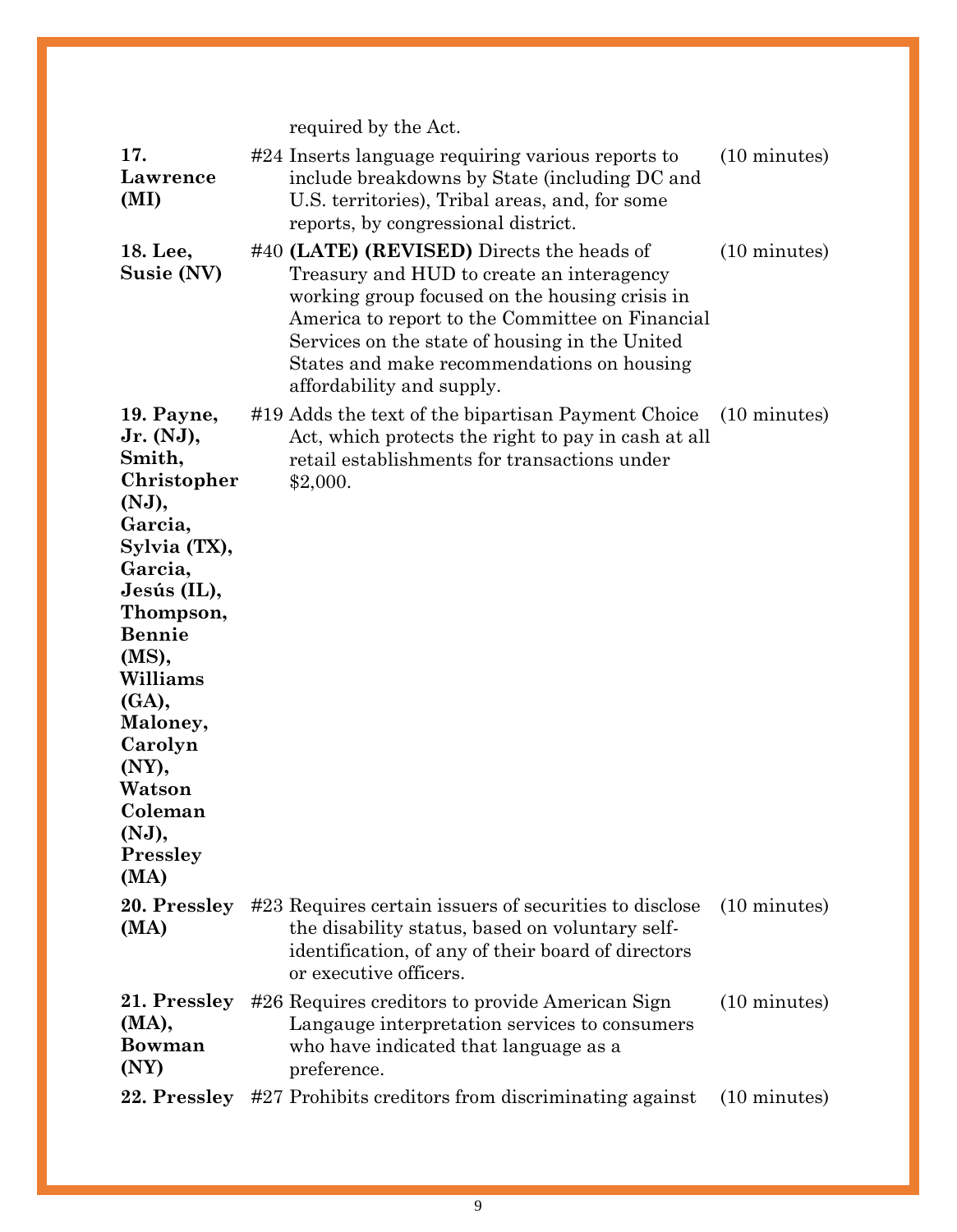| (MA),<br><b>Bowman</b><br>(NY) | credit applicants on the basis of disability status.                                                                                                                                                                                                                                 |                        |
|--------------------------------|--------------------------------------------------------------------------------------------------------------------------------------------------------------------------------------------------------------------------------------------------------------------------------------|------------------------|
| 23. Scott,<br>David (GA)       | $\#35$ (LATE) Includes LGBTQ as a designation in<br>Diversity and Advisory Group study that will<br>identify strategies to increase gender, racial, and<br>ethnic diversity among members of boards of<br>directors of issuers.                                                      | (10 minutes)           |
| 24.<br><b>Timmons</b><br>(SC)  | #4 Strikes all of titles I, II, and III, subtitle B in<br>title IV and subtitle B in title V.                                                                                                                                                                                        | $(10 \text{ minutes})$ |
| 25. Tlaib<br>(MI)              | #45 (LATE) Removes references to specific<br>racial/ethnic groups and replaces them with a<br>definition of "ethnic subgroup" that is designed<br>to be all encompassing, with regards to the<br>demographic information required to be reported<br>for this Act.                    | $(10 \text{ minutes})$ |
| 26. Torres,<br>Ritchie<br>(NY) | #12 (REVISED) Directs HUD to produce a report to (10 minutes)<br>Congress describing all efforts they have been or<br>are going to do regarding access to affordable<br>permanent and temporary housing for LGBTQ+<br>youth, elderly, and the homeless.                              |                        |
| 27. Williams<br>(GA)           | #6 Codifies a provision of Regulation B that tasks<br>lenders with considering additional data not<br>found on a credit report in the underwriting of a<br>mortgage at the request of a consumer,<br>increasing mortgage access for individuals with<br>little or no credit history. | $(10 \text{ minutes})$ |

# **SUMMARY OF AMENDMENT TO H.R. 2773 IN PART C PROPOSED TO BE CONSIDERED AS ADOPTED**

| <b>Sponsor</b>      | # Description                                         |
|---------------------|-------------------------------------------------------|
| 1. Grijalva<br>(AZ) | #2 (REVISED) (MANAGER'S) Makes technical corrections. |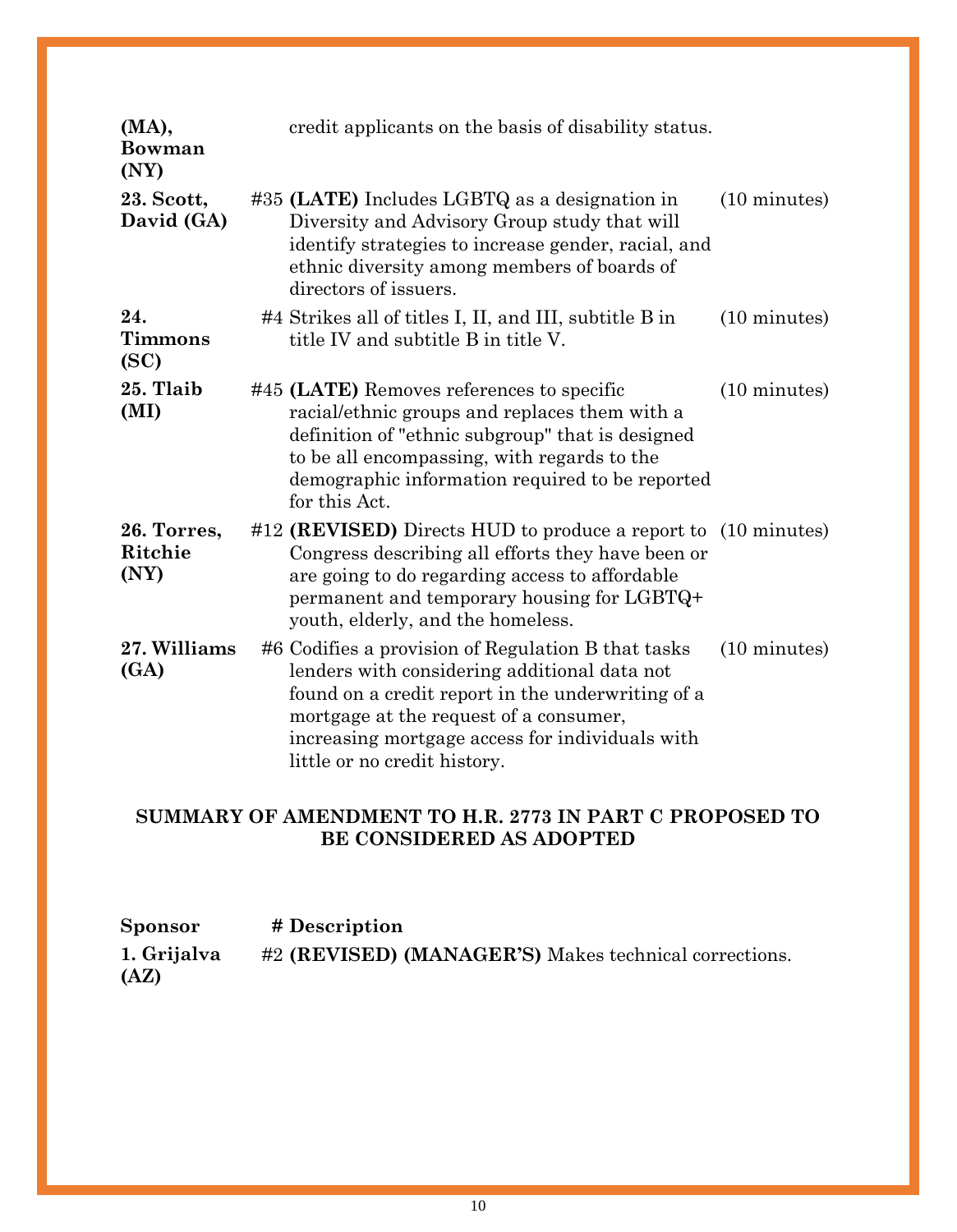## **SUMMARY OF AMENDMENTS TO H.R. 2773 IN PART D PROPOSED TO BE MADE IN ORDER**

(summaries derived from information provided by sponsors)

| <b>Sponsor</b>                    | # Description                                                                                                                                                                                                                   | <b>Debate</b><br>Time  |
|-----------------------------------|---------------------------------------------------------------------------------------------------------------------------------------------------------------------------------------------------------------------------------|------------------------|
| McCormick<br>(FL)                 | 1. Cherfilus- #29 (LATE) Encourages the use of innovative<br>technologies in wildlife management and<br>conservation.                                                                                                           | (10 minutes)           |
| 2. Bentz<br>(OR)                  | #8 (REVISED) Imposes a 1.85% administrative<br>spending cap on portions of Title III.                                                                                                                                           | $(10 \text{ minutes})$ |
| 3. Jackson<br>Lee (TX)            | #9 (REVISED) Instructs the Secretary of Interior<br>to report on contracts, subcontracts, and grant<br>money allocated to or received by minority-<br>serving educational institutions and minority-<br>owned businesses.       | $(10 \text{ minutes})$ |
| 4. Kildee<br>(MI), Meijer<br>(MI) | #1 Expands conservation activities eligible for<br>funding under the Endangered Species Recovery<br>and Habitat Conservation Legacy Fund to<br>include efforts to manage, control, and prevent<br>invasive species and disease. | $(10 \text{ minutes})$ |
| 5.<br>Kirkpatrick<br>(AZ)         | #28 (LATE) (REVISED) Allows non-profit<br>organizations to be eligible to receive competitive<br>grant funds through the Wildlife Conservation<br>and Restoration Subaccount.                                                   | $(10 \text{ minutes})$ |
| 6. Schrier<br>(WA)                | #18 (REVISED) Allows funds to be used for<br>conservation infrastructure projects that protect<br>and conserve habitat for species of greatest<br>conservation need.                                                            | $(10 \text{ minutes})$ |
| 7. Scott,<br>David (GA)           | #15 (REVISED) Allows funds to be used for<br>conservation and restoration of native pollinator<br>species.                                                                                                                      | $(10 \text{ minutes})$ |
| 8. Tiffany,<br>Thomas<br>(WI)     | #23 (LATE) Requires 0.5% of the funds from this bill (10 minutes)<br>be provided to the Department of Interior's<br>Office of Inspector General to oversee this<br>program.                                                     |                        |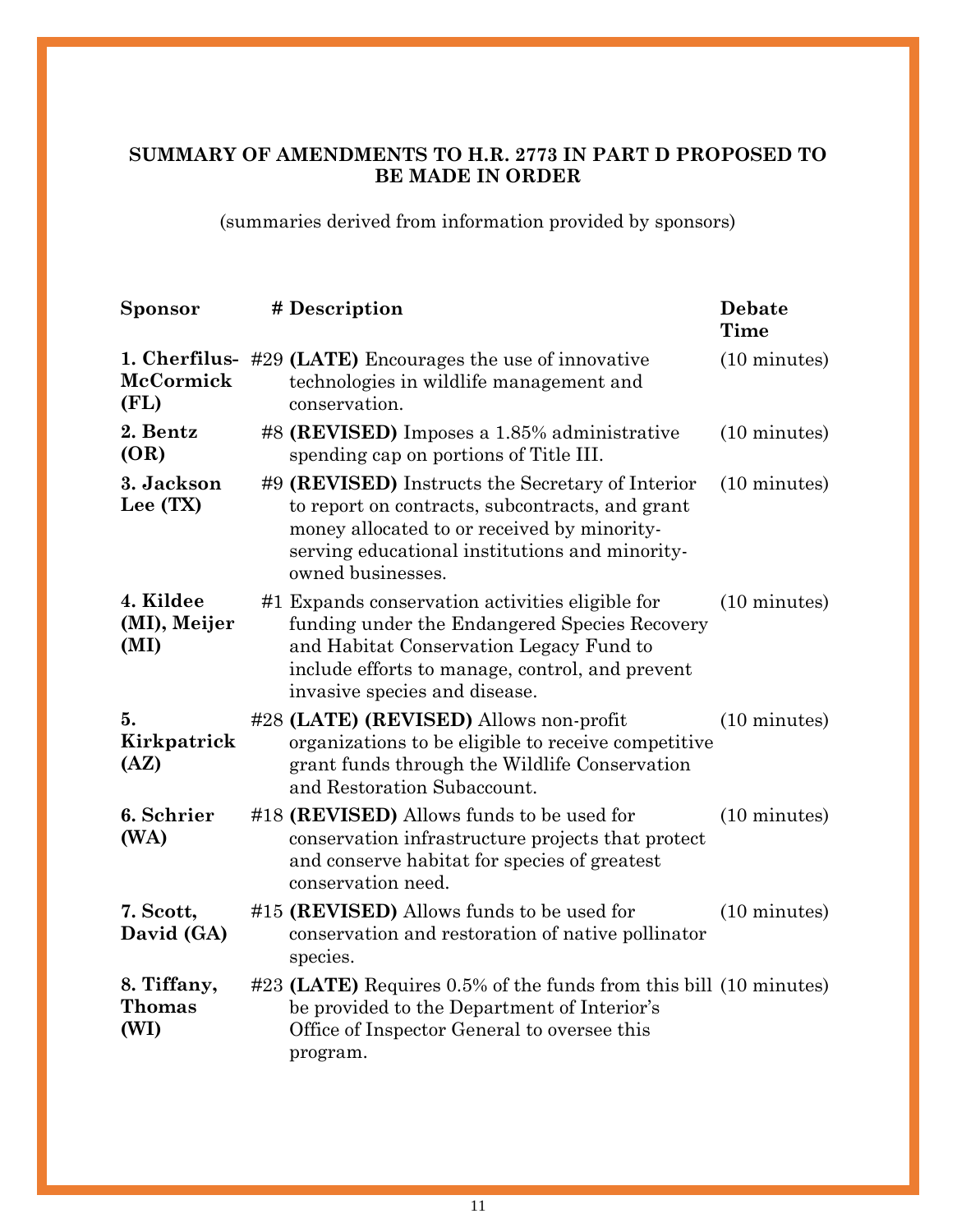### **SUMMARY OF AMENDMENT TO H.R. 7606 IN PART E PROPOSED TO BE CONSIDERED AS ADOPTED**

| <b>Sponsor</b> | # Description |
|----------------|---------------|
|----------------|---------------|

**[1. Scott,](https://amendments-rules.house.gov/amendments/RCP117-50_MGR_01_xml220613134317900.pdf)  [David \(GA\)](https://amendments-rules.house.gov/amendments/RCP117-50_MGR_01_xml220613134317900.pdf)** #10 **(REVISED) (MANAGER'S)** Modifies the nutrient management assistance program to include precision agriculture practices in title II; modifies the biodiesel blend level that infrastructure must support to be eligible for grants in title IV; strikes an amendment to the conservation stewardship program in title VI; clarifies authorizations for appropriations in titles II and VII; makes technical edits to title VIII.

## **SUMMARY OF AMENDMENTS TO H.R. 7606 IN PART F PROPOSED TO BE MADE IN ORDER**

(summaries derived from information provided by sponsors)

| Sponsor                                                   | # Description                                                                                                                                                                                                                                                                                                                                                                                                                                                      | Debate<br>Time         |
|-----------------------------------------------------------|--------------------------------------------------------------------------------------------------------------------------------------------------------------------------------------------------------------------------------------------------------------------------------------------------------------------------------------------------------------------------------------------------------------------------------------------------------------------|------------------------|
| 1. Khanna<br>(CA)                                         | #9 Authorizes USDA to carry out a program that<br>reduces dependence on foreign sources of<br>fertilizers, supports reliable access to critical<br>inputs for farmers, and encourages innovation<br>and competition in the highly concentrated<br>fertilizer industry, and would support<br>investments in materials or tools for efficient use<br>of fertilizer, sustainable fertilizer production,<br>and incentives for greater precision in fertilizer<br>use. | $(10 \text{ minutes})$ |
| 2.<br>Spanberger<br>(VA),<br>Gonzalez,<br>Anthony<br>(OH) | #7 Directs USDA to establish Supply Chain<br>Regional Resource Centers to support small and<br>medium-size agricultural producers and<br>businesses with coordination, technical<br>assistance, and grants related to producers' and<br>businesses' supply chain challenges, and directs<br>the existing Agriculture Innovation Centers<br>Program to do research, offer technical                                                                                 | $(10 \text{ minutes})$ |